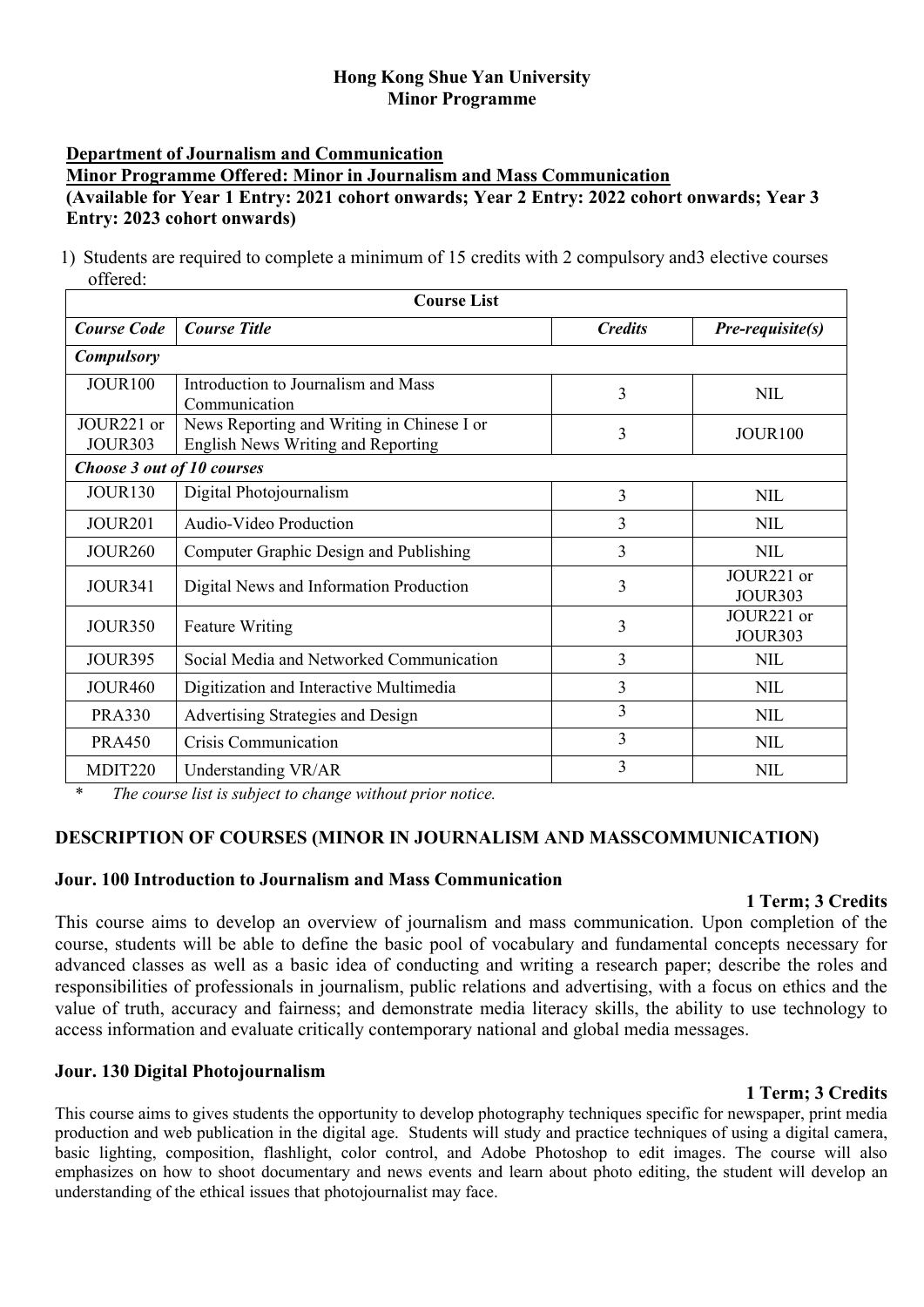## **Jour. 221 News Reporting and Writing in Chinese I**

This course emphasizes the principles and techniques of news gathering and writing in the Hong Kong environment. Through practical writing exercises, students will be able to master different aspects of news gathering, reporting and writing. Methods in covering crimes, courts, accidents, Legislative Council and District Board meetings, etc will be discussed through constant exercises. Students are trained to present stories and features in various forms and styles. In addition, styles and structure of news stories, research and interviewing techniques form part of the study. All practical writing exercises will be conducted under strict newsroom settings and conditions.

## **Jour. 260 Computer Graphic Design and Publishing**

The aims of the course are to provide an introduction to the potential of computer applications to journalism students in producing professional publications, with respect to ethical issues in the production process; provide students with the basic knowledge on issues that shape design, the design elements, and how these elements combine; enable students to participate in real-life production projects; and introduce technical skills in the application of computer graphic design, desktop publishing and online publishing softwares. Upon completion of the course, students will be able to describe the broad issues in graphic design, editing and web publishing; demonstrate basic production techniques to prepare computer design work in both offline and online publications; and analyse contemporary design work from different perspectives.

## **Jour. 303 English News Writing and Reporting**

The goal of this course is to introduce English news writing and reporting. Upon completion of the course, students will be able to describe the steps involved in news writing and reporting; collect information through research (using print and online databases) and interviews; recognize the elements of and be able to write hard news as well as feature articles; demonstrate news writing techniques to construct a story with concise grammar and style; recognize legal and ethical issues in news-gathering techniques; and apply news writing and reporting techniques to various genres: current affairs (politics and public administration, accidents, disasters and court reporting), news features (profiles and investigative reporting), public relations writing (press releases), etc.

## **Jour. 341 Digital News and Information Production**

This course is designed to enable students to develop competencies in editing, producing, and presenting information and news in electronic-based media using appropriate technologies, tools, and techniques. Upon completion of the course, students are able to: produce digital news report stories on the basis of participation in the compulsory workshops organized for this course; define the general principles of research, interview and filming of public affairs features; evaluate and execute news scripts and digital news reports and features, and critically evaluate news production experience and explain potential impact on future digital news career.

#### **JOUR 350 Feature Writing**

This course is designed to further enhance students' interviewing and writing skills, to serve in general news writing, and also to offer an alternative but deeper form of news writing. Upon completion of the course, students will be able to describe feature writing in various styles, structure and categories; define a wider sense and perspective in indepth news writing; critically develop one's own excavations of news stories, through clear intelligible and engaging text, attractive, touching and sentimental paragraphs; and suggest professional analysis and evaluation of contemporary feature articles in local newspapers and magazines.

## **Jour. 395 Social Media and Networked Communication**

#### **1 Term; 3 Credits**

The aims of this course are to offer an introduction to the potential of computer- mediated and online communication applications; provide students with the basic knowledge of the issues involved in communication; enable students to participate and develop an original, real-life news reporting project to demonstrate their understanding in the application of these communication tools; introduce students to the technical skills in the application of recent communication tools and social networking platforms, including Weblogs (e.g. Yahoo! Blog), Wiki (e.g. Wikipedia), Instant Messaging (e.g. MSN), Discussion Forums, RSS,

## **1 Term; 3 Credits**

#### **1 Term; 3 Credits**

# **1 Term; 3 Credits**

**1 Term; 3 Credits**

# **1 Term; 3 Credits**